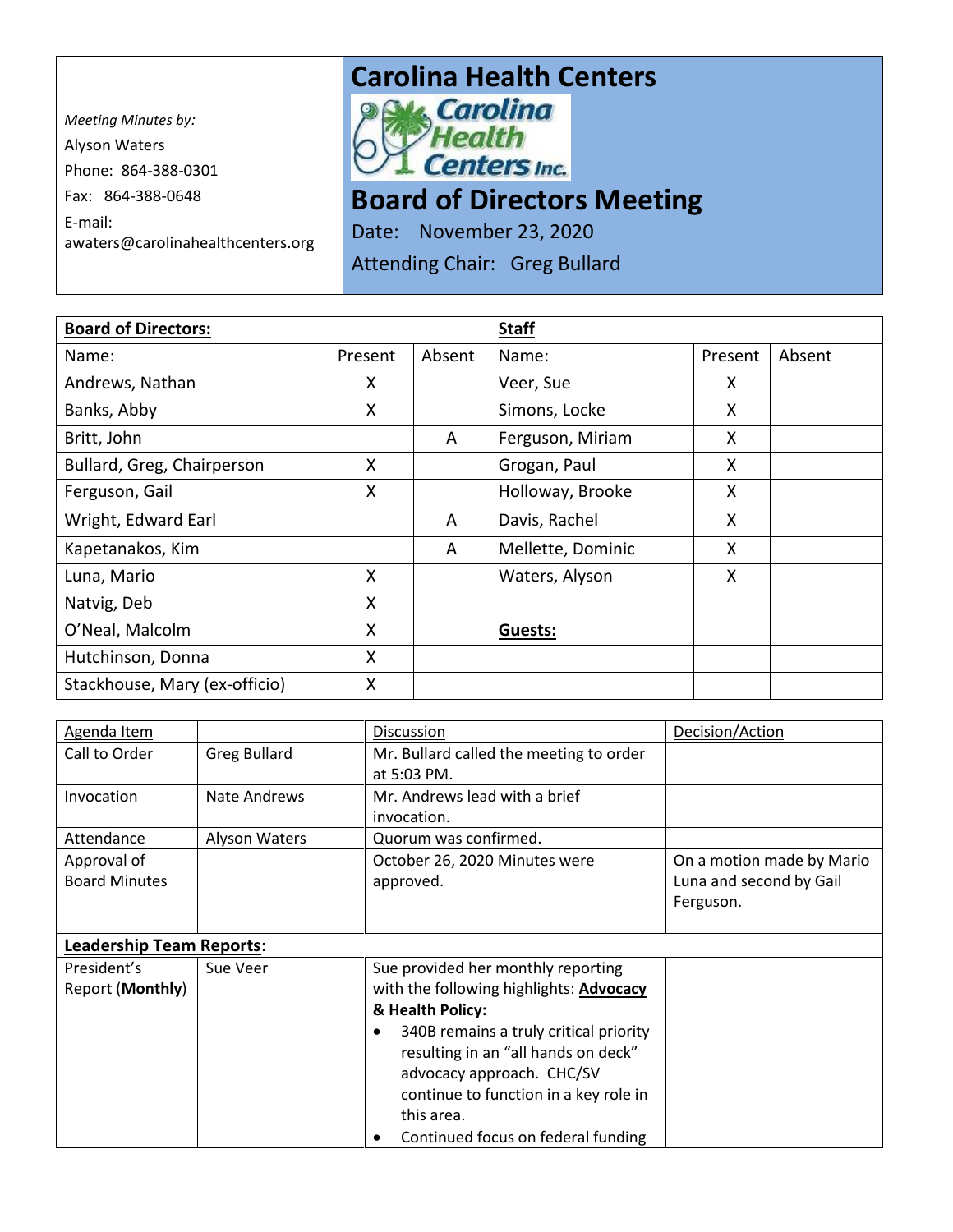|                |             | for both the sustainability of health          |  |
|----------------|-------------|------------------------------------------------|--|
|                |             | centers and Covid relief.                      |  |
|                |             | On the State level the focus is                |  |
|                |             | educating new members of the                   |  |
|                |             | <b>General Assembly</b>                        |  |
|                |             | <b>Leadership and Staff Development:</b>       |  |
|                |             | Announcement of bonus and focus on             |  |
|                |             | limiting staff gatherings over the             |  |
|                |             | holidays.                                      |  |
|                |             | <b>Covid 19 Response:</b>                      |  |
|                |             | Regular and ongoing meetings of the            |  |
|                |             | Covid 19 Response Team and new focus           |  |
|                |             | on vaccine deployment plan                     |  |
|                |             | <b>Departments of Family Medicine and</b>      |  |
|                |             | <b>Pediatrics:</b>                             |  |
|                |             | Focus on framework for ongoing                 |  |
|                |             | recruitment strategies.                        |  |
|                |             | <b>Department of Pharmacy:</b>                 |  |
|                |             | Good work by RX, HR, and Finance to            |  |
|                |             | conduct market research and adjust             |  |
|                |             | salary scales for Customer Service             |  |
|                |             | Representative (CSRs).                         |  |
|                |             | <b>Funding:</b>                                |  |
|                |             | Providing input as needed for HRSA             |  |
|                |             | <b>Budget Period Renewal application as</b>    |  |
|                |             | well as new opportunity to apply for           |  |
|                |             | supplemental funding for technology            |  |
|                |             | driven solutions for hypertension              |  |
|                |             | control.                                       |  |
|                |             | <b>Board Development:</b>                      |  |
|                |             | Ongoing effort to recruit from targeted        |  |
|                |             | practices.                                     |  |
|                |             | <b>External Partnerships and Affiliations:</b> |  |
|                |             | Reviewed activities over past month            |  |
|                |             | including participation as a panelist on       |  |
|                |             | inclusion and racial justice and               |  |
|                |             | appointment as Chair of the SCPHCA             |  |
|                |             | Legislative Committee.                         |  |
|                |             | <b>Consulting:</b>                             |  |
|                |             | No new projects to report.                     |  |
|                |             |                                                |  |
|                |             | A copy of the full presentation will be        |  |
|                |             | maintained with the official minutes.          |  |
| Organizational | Paul Grogan | Mr. Grogan provided a quarterly                |  |
| Performance    |             | Organizational Performance Report              |  |
| Report (Semi-  |             | covering utilization, financial                |  |
| Annual)        |             | performance, days of operating cash,           |  |
|                |             | and year end projections.                      |  |
|                |             |                                                |  |
|                |             | A copy of Mr. Grogan's full presentation       |  |
|                |             | will be maintained with the official           |  |

2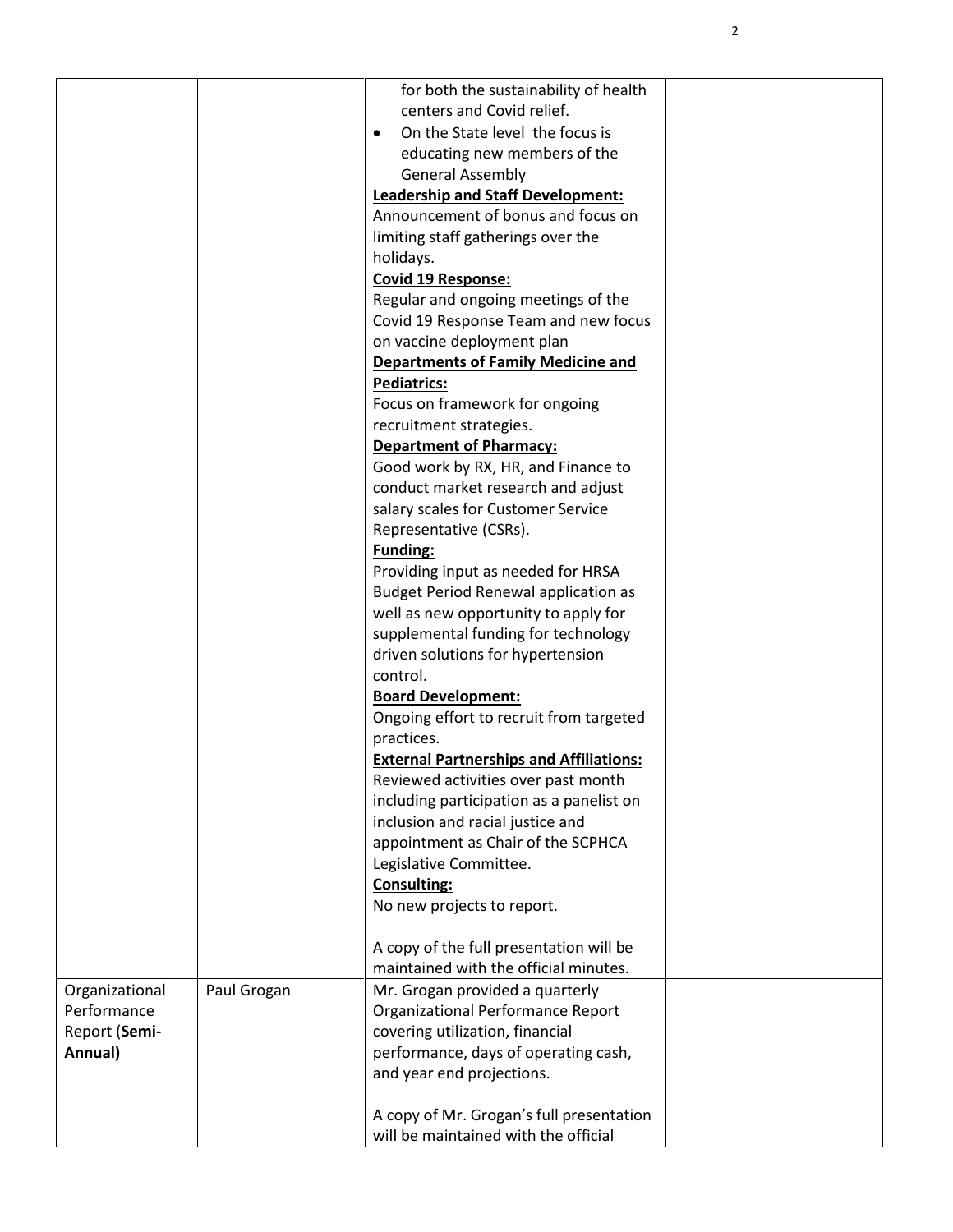|                                  |                                                                                                                                                                                                                               | minutes.                                                                                                                                                                                                                                                                                                                                                                                                                                                                                                                     |                                                                                                                                                    |
|----------------------------------|-------------------------------------------------------------------------------------------------------------------------------------------------------------------------------------------------------------------------------|------------------------------------------------------------------------------------------------------------------------------------------------------------------------------------------------------------------------------------------------------------------------------------------------------------------------------------------------------------------------------------------------------------------------------------------------------------------------------------------------------------------------------|----------------------------------------------------------------------------------------------------------------------------------------------------|
|                                  |                                                                                                                                                                                                                               | Mr. Grogan presented a policy on<br>"maxed out employees" for board<br>consideration and approval. This policy<br>had been sent out for review prior to<br>the meeting. Mr. Grogan explained the<br>rational for and parameters of the<br>policy. Deborah Natvig suggested that<br>the title be revised.                                                                                                                                                                                                                     | The policy was unanimously<br>approved with the<br>recommended title change<br>on a motion by Donna<br>Hutchinson and second by<br>Malcolm O'Neal. |
| <b>CMO Report</b><br>(Quarterly) | Dr. Locke Simons                                                                                                                                                                                                              | Dr. Simons reported his monthly CMO<br>Report covering the areas of:<br>Recruitment & Staffing,<br>Quality/Population Health, Quality<br>Metrics, UDS and HEDIS changes,<br>Quality Improvement Committee,<br>Compliance, Risk Management.<br>As it relates to Risk Management, Dr.<br>Simon's discussed an incident report<br>involving a dog threatening the<br>Lakelands Family practice site and<br>explained CHC's intervention and future<br>prevention.<br>Report and slides will be retain with<br>official Minutes. |                                                                                                                                                    |
|                                  |                                                                                                                                                                                                                               | Dr. Simons summarized the guidance for<br>the supplemental grant for<br><b>Hypertension Control requesting Board</b><br>approval to submit an application.                                                                                                                                                                                                                                                                                                                                                                   | Approved on a motion by<br>Malcolm O'Neal and second<br>by Gail Ferguson second                                                                    |
| <b>Distribution</b><br>Only:     | Quality and<br>$\bullet$<br>Population<br><b>Health Measures</b><br>Monthly RX<br>Dashboard<br>Beckman Center<br>for Mental<br><b>Health Services</b><br>Report<br><b>CHC Behavioral</b><br>Health<br>Coordinator's<br>Report |                                                                                                                                                                                                                                                                                                                                                                                                                                                                                                                              |                                                                                                                                                    |
| <b>Committee Reports:</b>        |                                                                                                                                                                                                                               |                                                                                                                                                                                                                                                                                                                                                                                                                                                                                                                              |                                                                                                                                                    |
| Executive<br>Committee           | <b>Greg Bullard</b>                                                                                                                                                                                                           | Mr. Bullard reported that the Executive<br>Committee met on November 9, 2020<br>and the action items, discussion, and<br>recommendations included in meeting<br>minutes distributed to the full Board.                                                                                                                                                                                                                                                                                                                       |                                                                                                                                                    |
|                                  |                                                                                                                                                                                                                               | The Executive and Development<br>Committees jointly presented the                                                                                                                                                                                                                                                                                                                                                                                                                                                            |                                                                                                                                                    |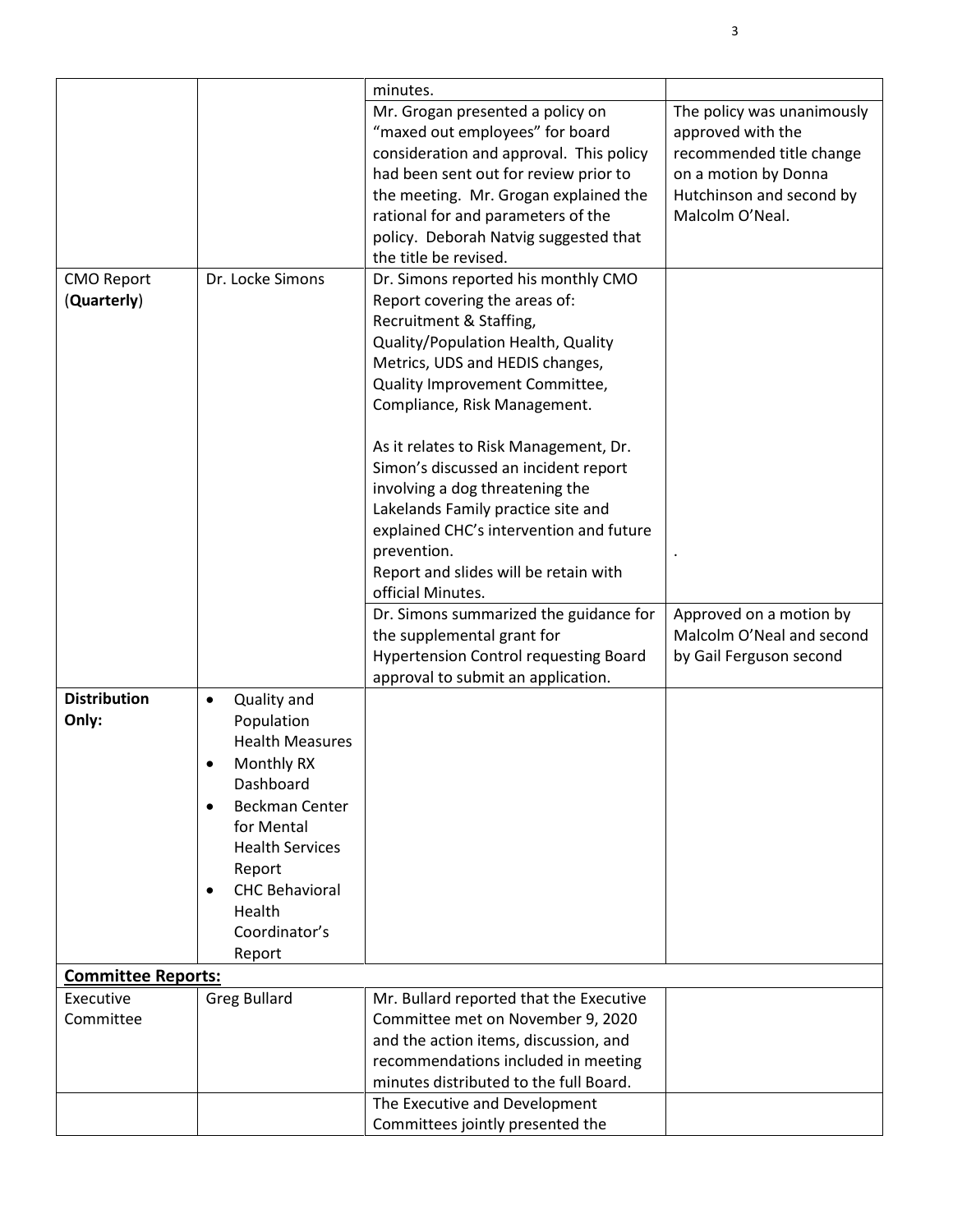|                                    |                                   | following recommended revisions to the<br>Bylaws:<br>1. The Committees recommend that<br>the Immediate Past Chair be added<br>to Executive Committee. Discussion<br>ensured regarding voting versus ex<br>officio status and the need for a tie<br>break vote if the Executive<br>Committee is increased to an even<br>number of members.<br>The Committees recommend that<br>2.<br>the delayed 2020 Annual Meeting of<br>the Board of Directors be held in<br>conjunction with the December<br>meeting - date to be determined.                                                                                     | As to the first<br>1.<br>recommendation, Sue<br>suggested that this item<br>be deferred to the<br>delayed 2020 Annual<br>Meeting. In the<br>meantime she will seek<br>legal counsel as to how<br>best to handle the<br>potential for a tie break.<br>Recommendation was<br>2.<br>unanimously approved<br>on a motion by<br>Britt/Andrews. |
|------------------------------------|-----------------------------------|----------------------------------------------------------------------------------------------------------------------------------------------------------------------------------------------------------------------------------------------------------------------------------------------------------------------------------------------------------------------------------------------------------------------------------------------------------------------------------------------------------------------------------------------------------------------------------------------------------------------|-------------------------------------------------------------------------------------------------------------------------------------------------------------------------------------------------------------------------------------------------------------------------------------------------------------------------------------------|
| Development<br>Committee           | Greg Bullard/John<br><b>Britt</b> | Recommendation re: Annual Meeting<br>addressed in the above motion.<br>John Britt, Chair of the Development<br>Committee is proposing the following<br>nominees for the slate of officers for the<br>modified two-year term that will run<br>from January 1, 2021 through August<br>31, 2022:<br>Board Chair - Abby Banks<br>Board Vice-Chair - Nathan Andrews<br>$\bullet$<br>Board Treasurer/Secretary - Donna<br>٠<br>Hutchinson<br>In addition the following Board<br>members whose terms are expiring are<br>proposed for re-election to additional 3-<br>year terms:<br>John H. Britt<br>Malcolm<br>Mario Luna | No action required.<br>Nominations to be<br>presented and elections<br>conducted at the December<br>Annual Meeting.                                                                                                                                                                                                                       |
| Finance<br>Committee               |                                   | No Report.                                                                                                                                                                                                                                                                                                                                                                                                                                                                                                                                                                                                           |                                                                                                                                                                                                                                                                                                                                           |
| Strategic<br>Planning<br>Committee | Deborah Natvig                    | The Committee met prior to the<br>meeting and<br>Board<br>reviewed<br>progress on the Strategic Plan. The<br>information<br>reviewed<br>reflects<br>adequate progress<br>and<br>is<br>consistent with reports already<br>provided<br>by Ms. Veer<br>and Dr.<br>Simons. A copy of the Strategic<br>Planning spreadsheet report will be<br>maintained as minutes of the                                                                                                                                                                                                                                                |                                                                                                                                                                                                                                                                                                                                           |

4